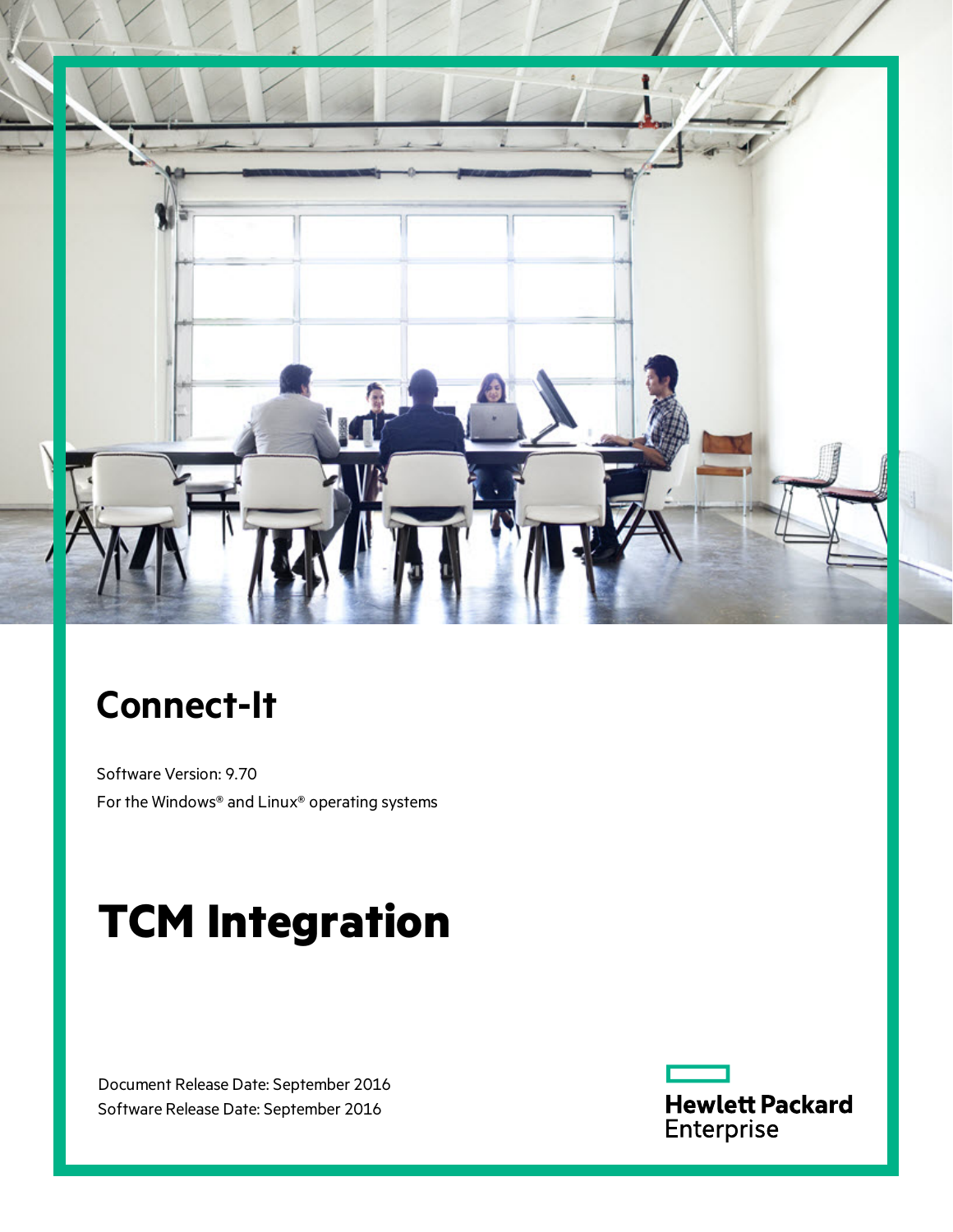#### Legal Notices

#### Warranty

The only warranties for Hewlett Packard Enterprise products and services are set forth in the express warranty statements accompanying such products and services. Nothing herein should be construed as constituting an additional warranty. Hewlett Packard Enterprise shall not be liable for technical or editorial errors or omissions contained herein. The information contained herein is subject to change without notice.

#### Restricted Rights Legend

Confidential computer software. Valid license from Hewlett Packard Enterprise required for possession, use or copying. Consistent with FAR 12.211 and 12.212, Commercial Computer Software, Computer Software Documentation, and Technical Data for Commercial Items are licensed to the U.S. Government under vendor's standard commercial license.

#### Copyright Notice

© 1994 - 2016 Hewlett Packard Enterprise Development LP

#### Trademark Notices

Adobe™ is a trademark of Adobe Systems Incorporated.

Microsoft® and Windows® are U.S. registered trademarks of Microsoft Corporation.

UNIX® is a registered trademark of The Open Group.

This product includes an interface of the 'zlib' general purpose compression library, which is Copyright © 1995-2002 Jean-loup Gailly and Mark Adler.

#### Documentation Updates

The title page of this document contains the following identifying information:

- Software Version number, which indicates the software version.
- Document Release Date, which changes each time the document is updated.
- Software Release Date, which indicates the release date of this version of the software.

To check for recent updates or to verify that you are using the most recent edition of a document, go to: <https://softwaresupport.hpe.com/>.

This site requires that you register for an HPE Passport and to sign in. To register for an HPE Passport ID, click **Register** on the HPE Software Support site or click **Create an Account** on the HPE Passport login page.

You will also receive updated or new editions if you subscribe to the appropriate product support service. Contact your HPE sales representative for details.

#### **Support**

Visit the HPE Software Support site at: [https://softwaresupport.hpe.com.](https://softwaresupport.hpe.com/)

This website provides contact information and details about the products, services, and support that HPE Software offers.

HPE Software online support provides customer self-solve capabilities. It provides a fast and efficient way to access interactive technical support tools needed to manage your business. As a valued support customer, you can benefit by using the support website to:

- Search for knowledge documents of interest
- Submit and track support cases and enhancement requests
- Download software patches
- Manage support contracts
- Look up HPE support contacts
- Review information about available services Enter into discussions with other software customers
- 
- Research and register for software training

Most of the support areas require that you register as an HPE Passport user and to sign in. Many also require a support contract. To register for an HPE Passport ID, click **Register** on the HPE Support site or click **Create an Account** on the HPE Passport login page.

To find more information about access levels, go to: <https://softwaresupport.hpe.com/web/softwaresupport/access-levels>.

**HPE Software Solutions Now** accesses the HPE Software Solution and Integration Portal website. This site enables you to explore HPE Product Solutions to meet your business needs, includes a full list of Integrations between HPE Products, as well as a listing of ITIL Processes. The URL for this website is [http://h20230.www2.hp.com/sc/solutions/index.jsp.](http://h20230.www2.hp.com/sc/solutions/index.jsp)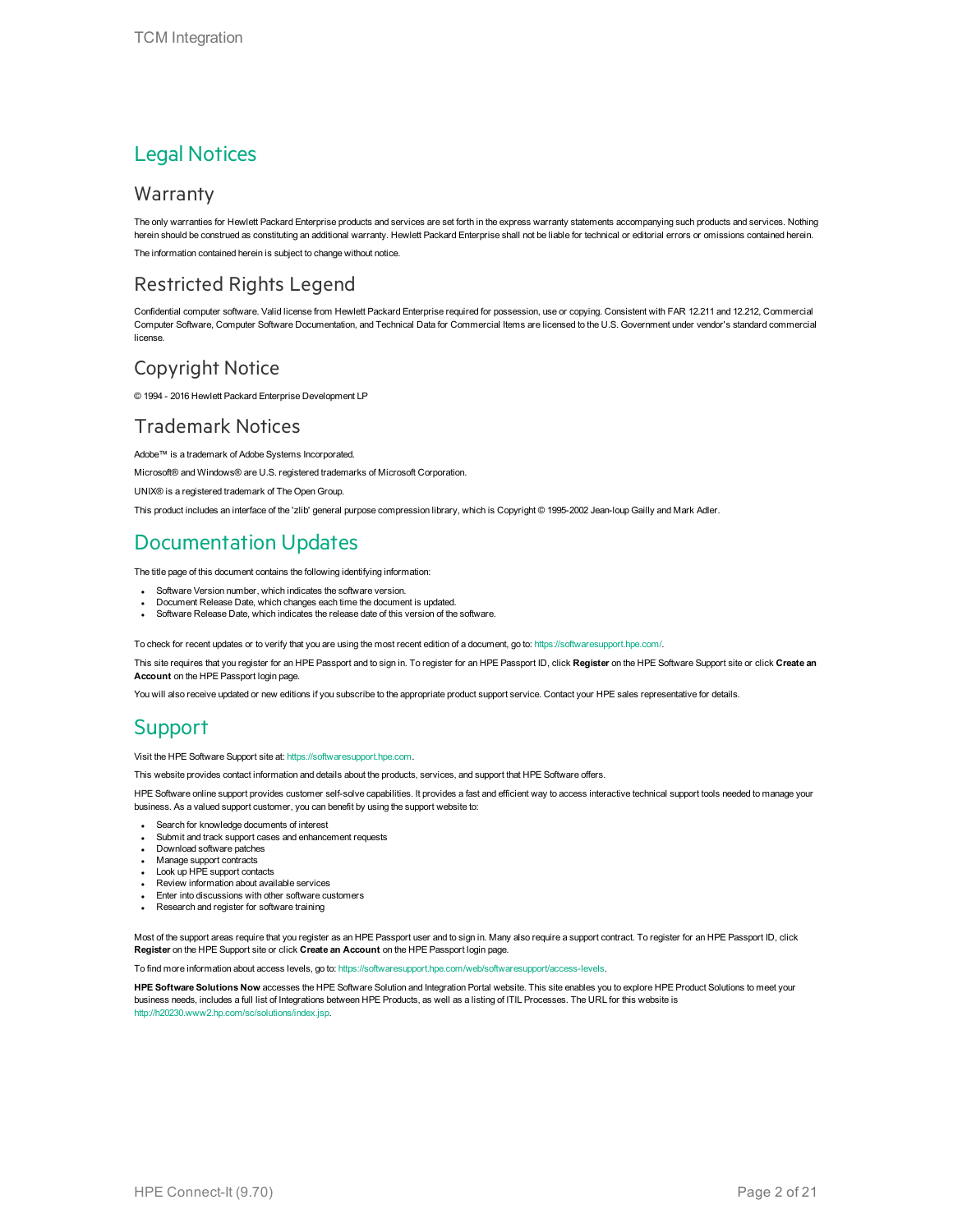# **Contents**

| Creating the parent model for the TCM Packages models  12 |  |
|-----------------------------------------------------------|--|
|                                                           |  |
|                                                           |  |
|                                                           |  |
|                                                           |  |
|                                                           |  |
|                                                           |  |
|                                                           |  |
|                                                           |  |
|                                                           |  |
|                                                           |  |
|                                                           |  |
|                                                           |  |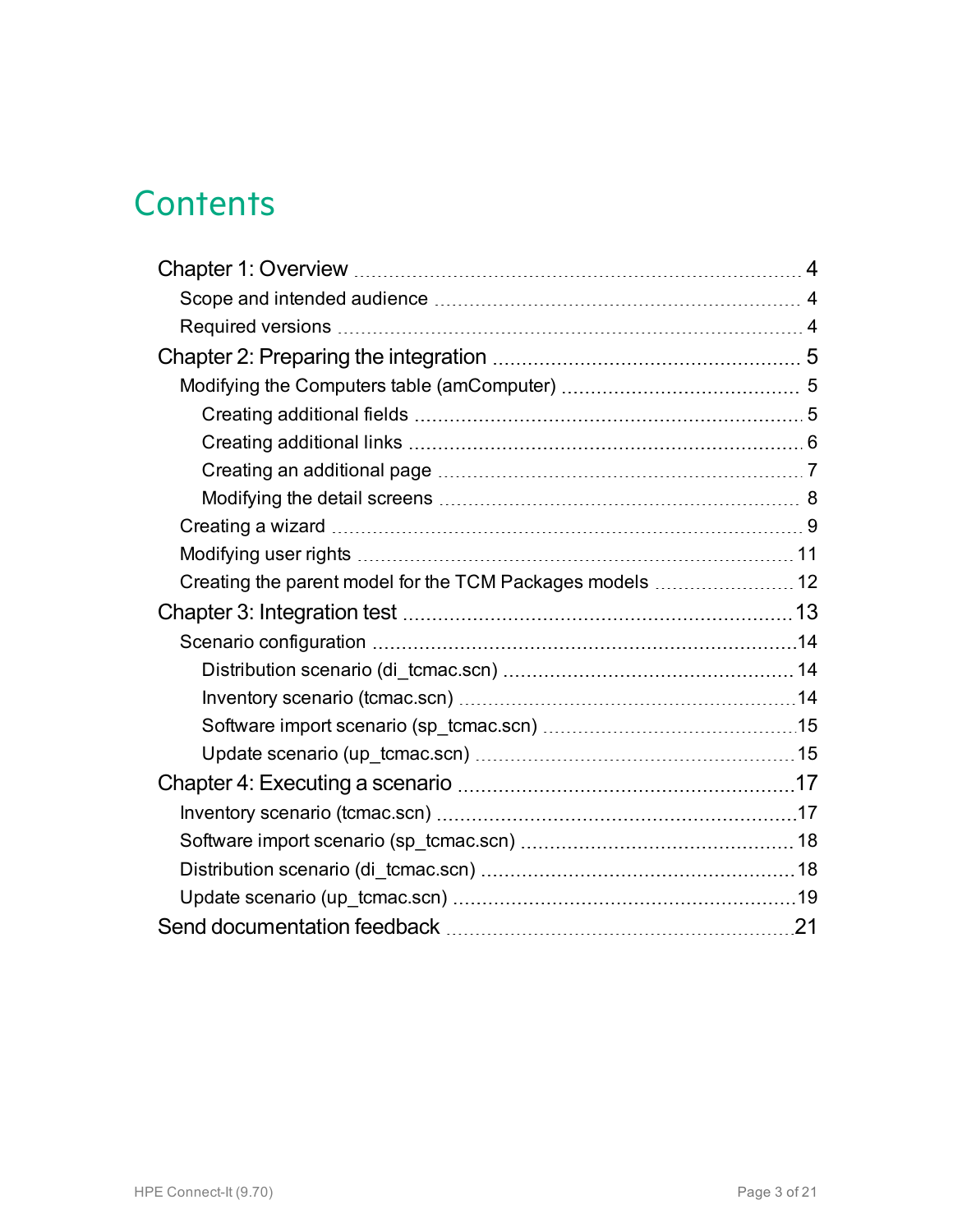# <span id="page-3-0"></span>Chapter 1: Overview

This guide covers the main points of integration between Tivoli Configuration Manager and Asset Manager. For a more detailed or specific description of the integration, scenario, or customization, refer to the Tivoli Configuration Manager and/or Asset Manager User's Guides.

This chapter includes:

| Scope and intended audience memory and the control of the state of the state of the state of the state of the |  |
|---------------------------------------------------------------------------------------------------------------|--|
|                                                                                                               |  |

### <span id="page-3-1"></span>**Scope and intended audience**

This guide and all the associated documents were originally written for internal use at HPE, in particular for the Research and Development Marketing departments to improve production extension and integration.

For this reason, it does not fulfill the requirements of a proper user's guide and is provided with Connect-It for technical support for the integration process. HPE reserves the right to extend the functional content of this document for future versions of Connect-It.

### <span id="page-3-2"></span>**Required versions**

This integration project is compatible with the following software versions:

| <b>Software</b>                     | <b>Version</b>  |
|-------------------------------------|-----------------|
| <b>Tivoli Configuration Manager</b> | 42              |
| Asset Manager                       | 4.1 or higher   |
| Connect-It                          | 3.2.1 or higher |

Make sure this software is correctly installed and configured on your system before going any further.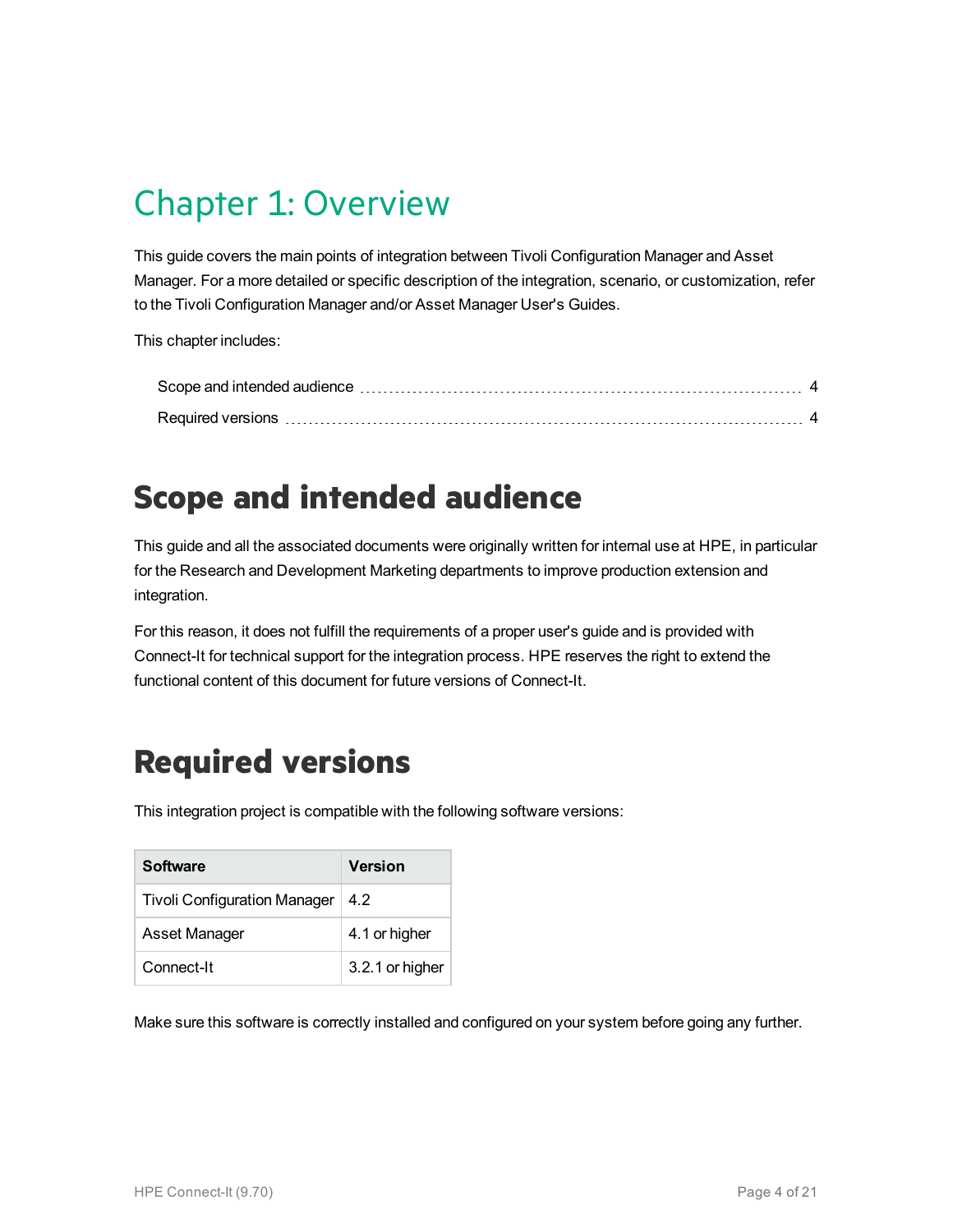# <span id="page-4-0"></span>Chapter 2: Preparing the integration

This chapter details the preliminary steps to accomplish before testing integration of both products.

**Caution:** Before making any modification to your Asset Manager database, we highly recommend making a full backup.

This chapter includes:

### <span id="page-4-1"></span>**Modifying the Computers table (amComputer)**

In this step, we are going to modify the structure of the **amComputer** to add, in particular, the fields required by the integration process. To do this, execute Asset Manager Database Administrator and select **amComputer** from the list of tables.

### <span id="page-4-2"></span>**Creating additional fields**

We are going to create two extra fields in the **amComputer** table:

- 1. **DistributionID**
- 2. **seTCMCurrentState**

To create the **DistributionID** field:

- 1. Select the **Display/ Fields** menu,
- 2. Click **New**,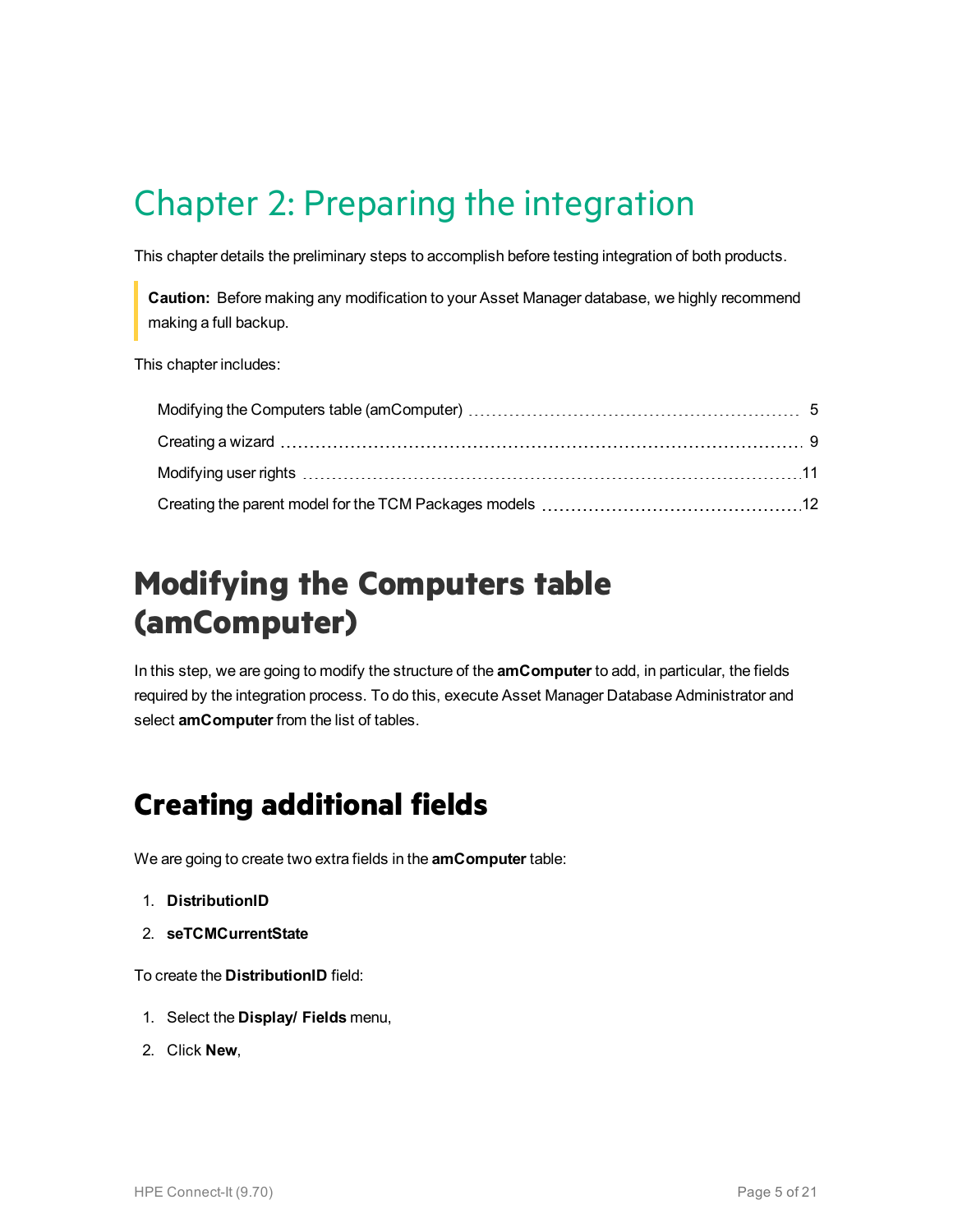3. Populated the fields in the window that is displayed with the information contained in the following table:

| Field       | Value                  |
|-------------|------------------------|
| SOL name    | DistributionId         |
| Label       | DistributionId         |
| Description | Tivoli Distribution ID |
| Type        | Text                   |

4. Set the **Size** field in the **General** tab to **32**.

To create the **seTCMCurrentState** field:

- 1. Select the **Display/ Fields** menu,
- 2. Click **New**,
- 3. Populated the fields in the window that is displayed with the information contained in the following table:

| Field       | Value                    |
|-------------|--------------------------|
| SOL name    | seTCMCurrentState        |
| Label       | <b>TCM Current State</b> |
| Description | <b>TCM Current State</b> |
| Type        | System itemized list     |

4. Set the **Format** field in the **General** tab to the following value:

No Distribution|0|Distribution request performed in AssetCenter|1|Distribution request sent to TCM|2|Distribution pending|3|Distribution successful|4|Distribution failed|5

### <span id="page-5-0"></span>**Creating additional links**

To create the **TCMErrMsg** link: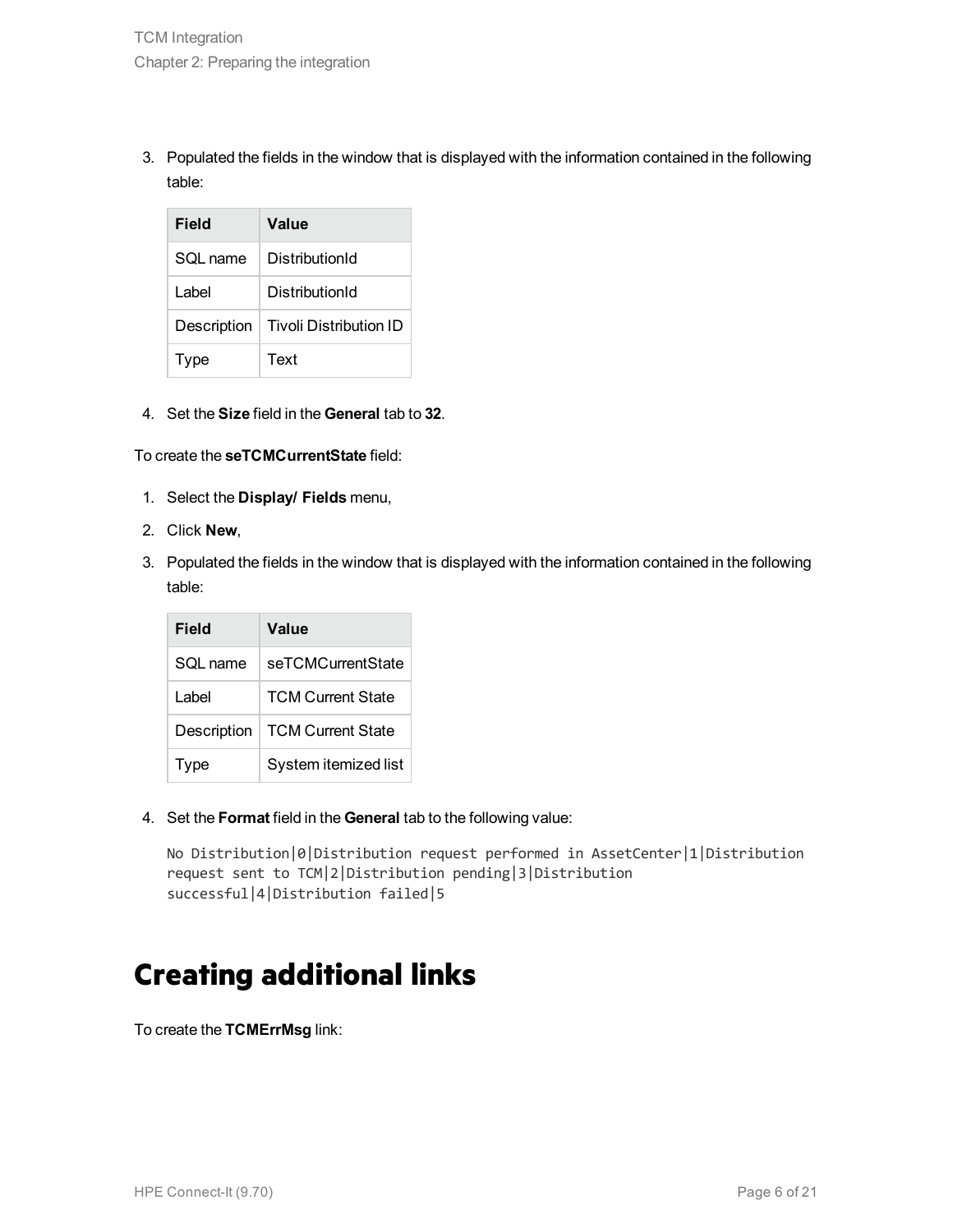- 1. Select the Computers table (**amComputer**) from the list of tables,
- 2. Select the **Display/ Links** menu,
- 3. Click **New**,
- 4. Populated the fields in the window that is displayed with the information contained in the following table:

| Field       | Value                    |  |
|-------------|--------------------------|--|
| Link type   | Own1                     |  |
| Source      |                          |  |
| Table       | amComputer               |  |
| SQL name    | TCMErrMsg                |  |
| Label       | <b>TCM Error Message</b> |  |
| Description | <b>TCM Error Message</b> |  |
| Destination |                          |  |
| Table       | amComment                |  |
| SQL name    | <b>TCMComment</b>        |  |
| Label       | <b>TCMComment</b>        |  |
| Description | <b>TCMComment</b>        |  |

### <span id="page-6-0"></span>**Creating an additional page**

To create the **PgDistribution** page:

- 1. Select the Computers table (**amComputer**) from the list of tables,
- 2. Select the **Display/ Pages** menu,
- 3. Click **New**,
- 4. Populate the fields in the **General** tab with the information contained in the following table: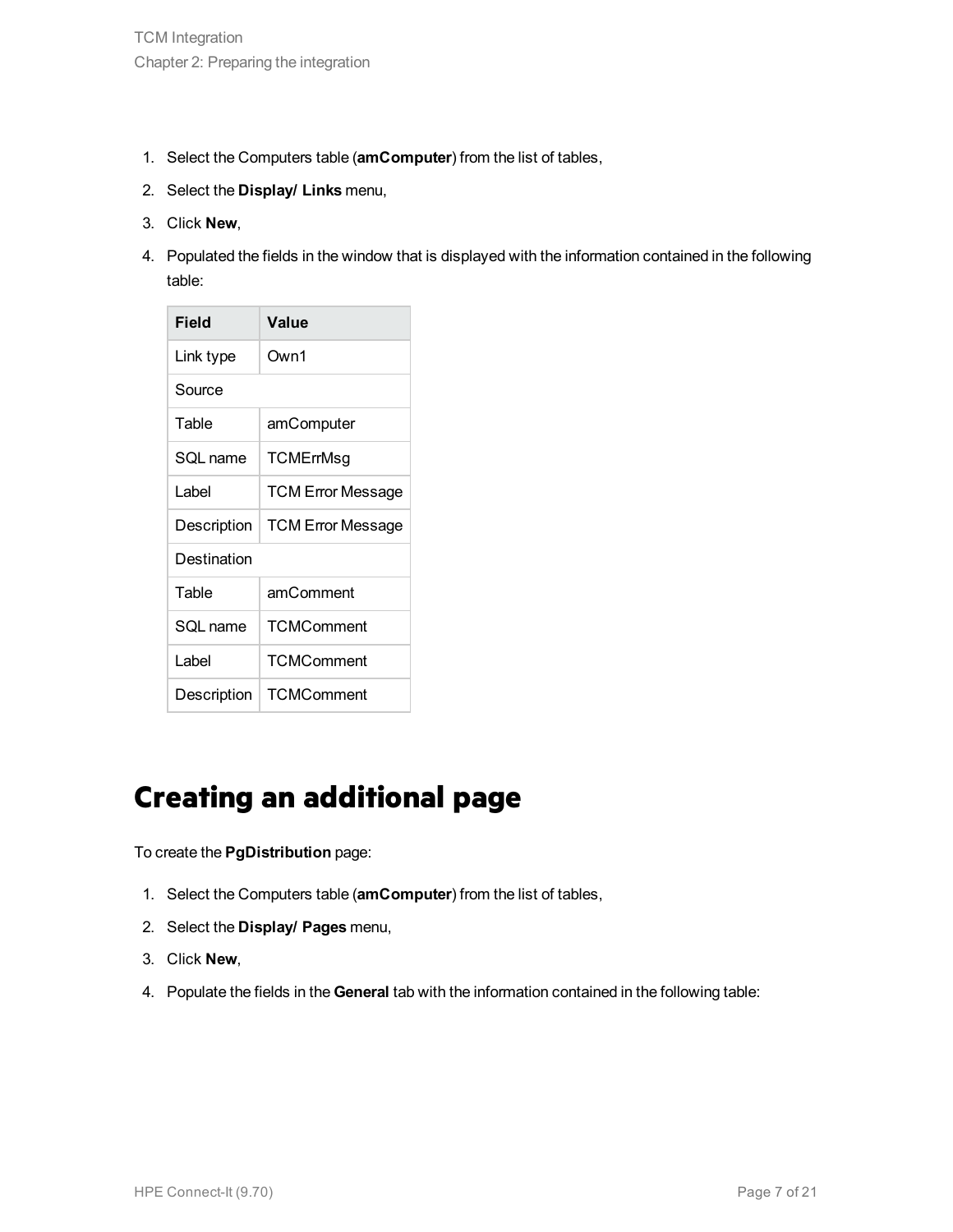| Field       | Value          |
|-------------|----------------|
| SQL name    | PgDistribution |
| I abel      | Distribution   |
| Description | Distribution   |
| Domain      | Portfolio      |

- 5. Click **Create**,
- 6. Select the **Content** tab and add the fields and links created previously in the following order: **DistributionId**, **seTCMCurrentState** and finally **TCMErrMsg**,
- 7. Select the **Display/ Screens** menu,
- 8. Select the **sysamComputer** screen
- 9. Click the **Pages** tab and add the new page to the detail pages (button).
- <span id="page-7-0"></span>10. Click **Modify**.

#### **Modifying the detail screens**

We are going to modify two new detail screens for the **amComputer** table:

- 1. The screen with SQL name **sysamComputer**
- 2. The screen with SQL name **sysamComputerDa**

To do this:

- 1. Select the Computers table (**amComputer**) from the list of tables,
- 2. Select the **Display/ Details** menu. This list includes the two screen mentioned previously,
- 3. Select the screen with SQL name **sysamComputer**, then perform the following operations:
	- <sup>o</sup> Click the **Buttons** tab,
	- $\circ$  Click **a** and edit each item of information concerning the new button using the information contained in the following table:

| $ $ Field | Value |  |  |  |
|-----------|-------|--|--|--|
|           |       |  |  |  |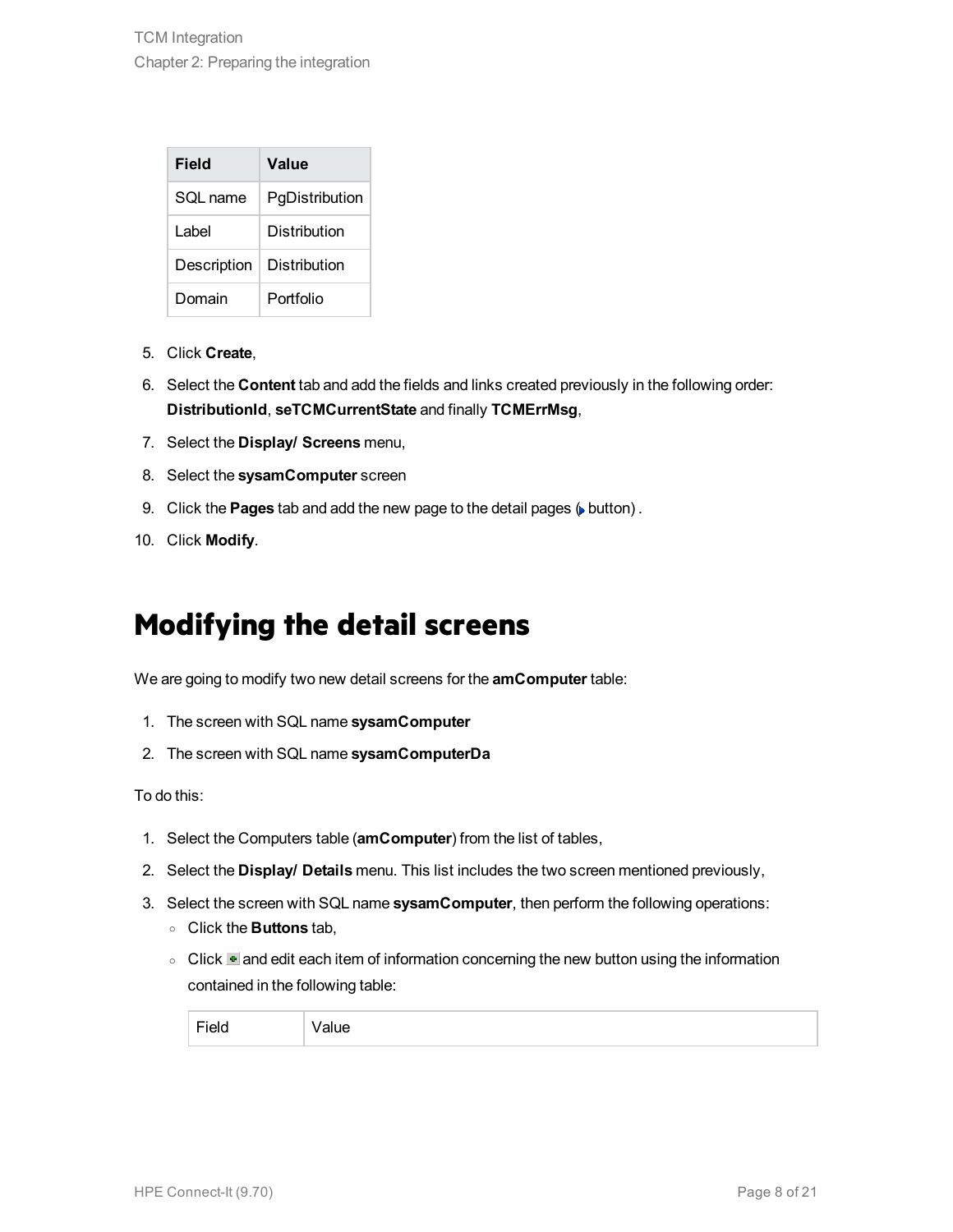| Name                 | <b>TCMDist</b>                                                  |  |
|----------------------|-----------------------------------------------------------------|--|
| Text                 | &TCM Dist.                                                      |  |
| Description          | Tivoli Distribution                                             |  |
| Associated<br>action | A:TCM Package Distribution                                      |  |
| Relevance            | (Script)                                                        |  |
|                      | $RetVal = ([setCMCurrentState] = 0 OR [setCMCurrentState] > 3)$ |  |

- <sup>o</sup> Click the **Pages** tab and add the **PgDistribution** page created earlier.
- <sup>o</sup> Confirm your modifications.
- 4. Select the screen with SQL name **sysamComputerDa**, then perform the following operations:
	- <sup>o</sup> Click the **Buttons** tab,
	- $\circ$  Click  $\blacktriangle$  and edit each item of information concerning the new button using the information contained in the following table:

| Field                | Value                                                           |
|----------------------|-----------------------------------------------------------------|
| Name                 | TCMDistDA                                                       |
| Text                 | &TCM Dist.                                                      |
| Description          | <b>Tivoli Distribution</b>                                      |
| Associated<br>action | A:TCM Package Distribution                                      |
| Relevance            | (Script)                                                        |
|                      | $RetVal = ([seTCMCurrentState] = 0 OR [seTCMCurrentState] > 3)$ |

- <sup>o</sup> Click the **Pages** tab and add the **PgDistribution** page created earlier.
- <sup>o</sup> Confirm your modifications.

### <span id="page-8-0"></span>**Creating a wizard**

For this step, we are going to connect to the Asset Manager database as the connector. We will now create a new wizard for integration: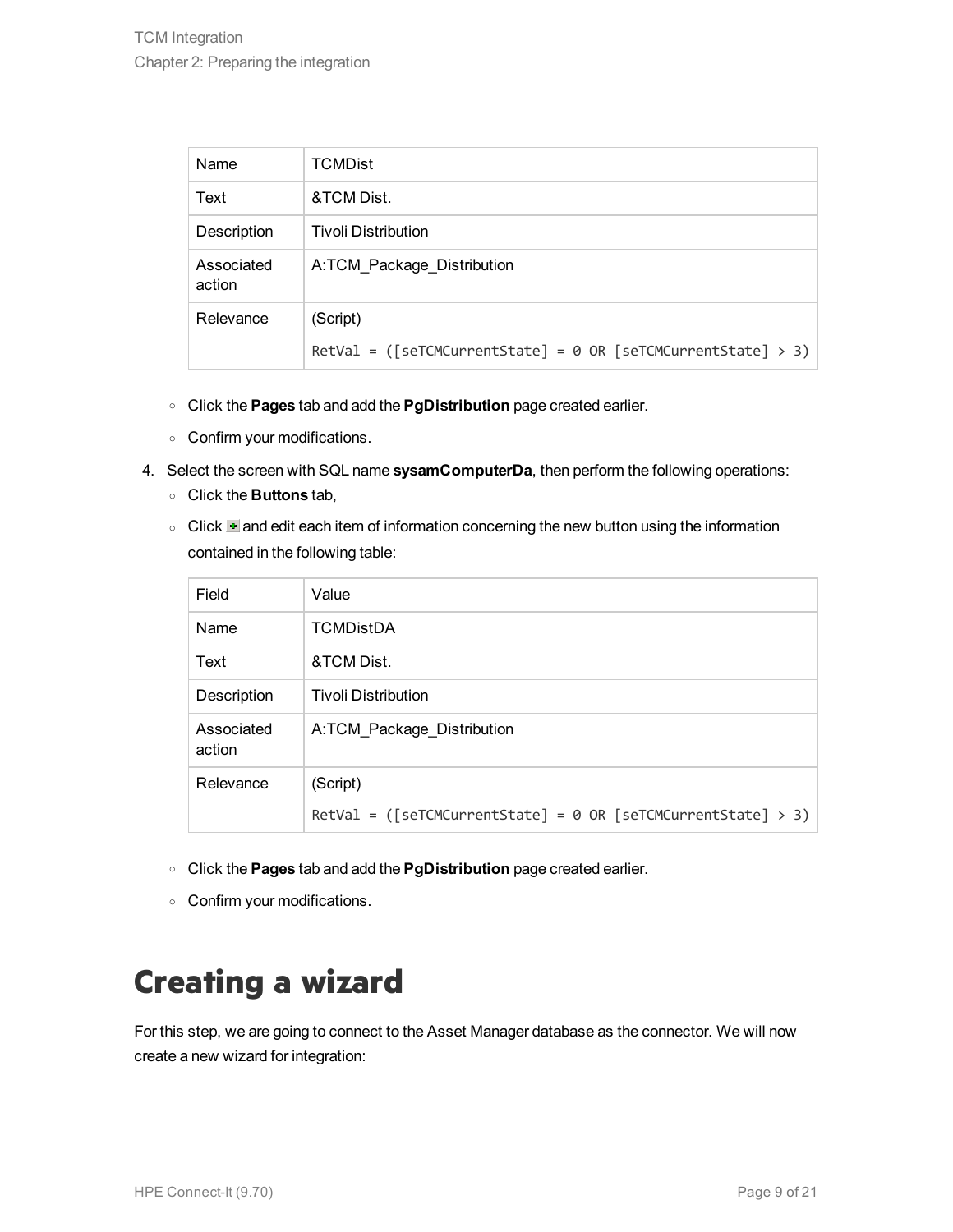- 1. Select the **Tools/ Actions/ Edit** menu,
- 2. Click **New**,
- 3. Select **Wizard** as the **Type** of the new action and enter the information given in the following table:

| Field    | Value                           |
|----------|---------------------------------|
| Name     | Package Distribution            |
| Context  | amComputer                      |
| Type     | Wizard                          |
| SOL name | <b>TCM Package Distribution</b> |
| Domain   | /Portfolio/                     |
| Nature   | <b>TCM</b>                      |
| Author   | Admin                           |

4. Select the **Wizard** tab, then click the A icon and replace the lines of text with the following program:

```
{GLOBAL =Dim strMsgInProgress As String
}
NAME = "tcmpackdist"
TITLE = "TCM Package distribution"
TRANSITION = ""
VERSION = "3264"
{ START START
  \{ DO =
    strMsgInProgress="TCM delivery already in progress,Please try later"
  }
  TO = "PAGE1"
}
{ PAGE PAGE1
 TITLE = RetVal="TCM Package distribution on " & [Name]
  { LABEL ERRMSG
    CAPTION = RetVal="<br />b><center>" & strMsgInProgress & "</center></b>"
    VISIBLE = RetVal=([seTCMCurrentState] > 0 AND [seTCMCurrentState] < 6)
  }
  { DBLISTBOX dbTCMInstall
    COLNAME = "Name"
    FILTER = "Parent.Barcode='TCMPACKAGE'"
    LABEL = "TCM Packages list"
    MANDATORY = 1
    READONLY = RetVal=([seTCMCurrentState] > 0 AND [seTCMCurrentState] < 4)
```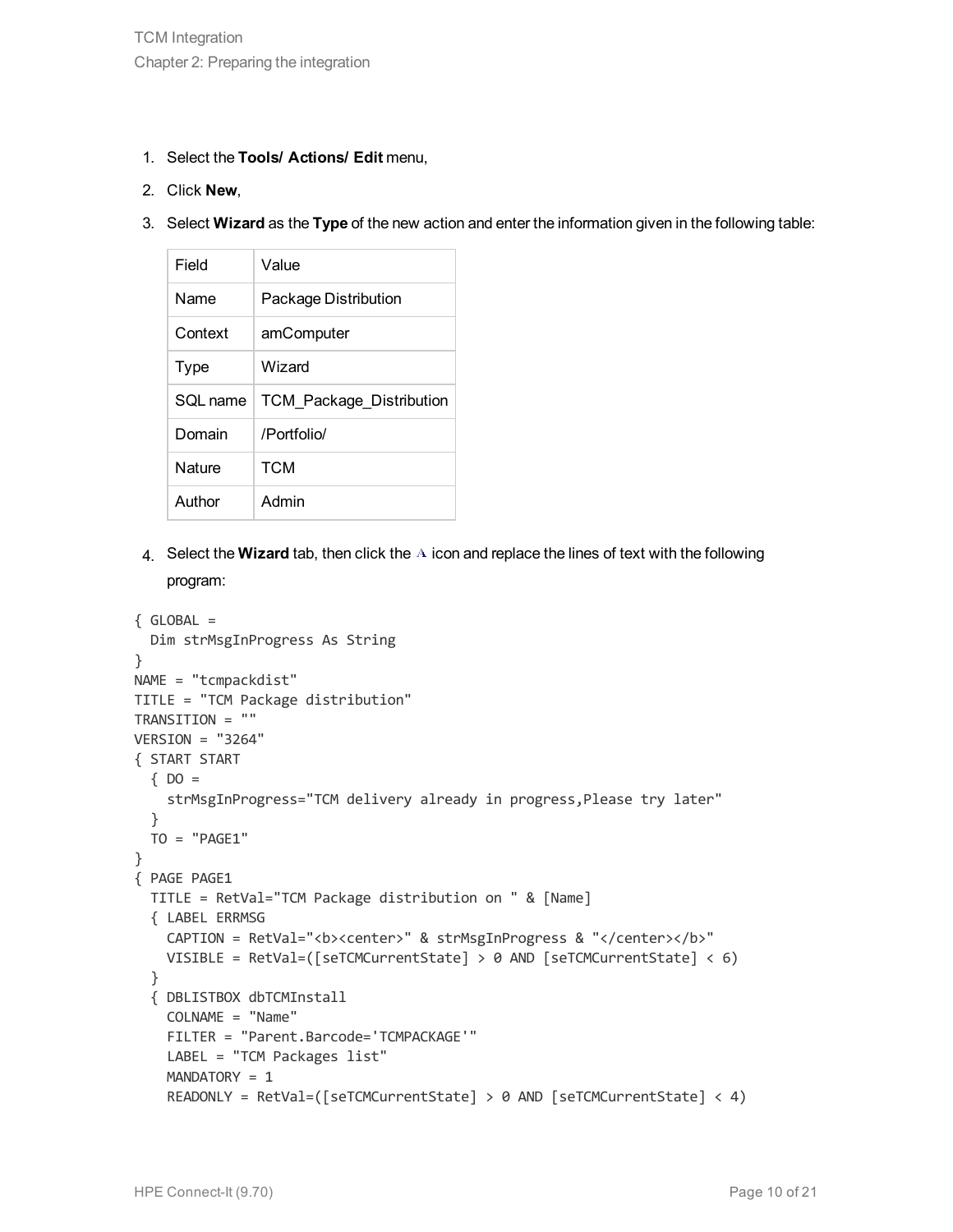```
TABLE = "amModel"
   TREE = \thetaVALUE = "-1"
  }
}
{ FINISH FINISH
  { 100 = 100}if [set/cmCurrentState] = 0 OR ([set/cmcurrentState] > = 4)Then
      Dim strModelName As String, lErr As Long
      Dim hr As Long
      hr=amGetRecordFromMainId("amComputer", [lComputerId])
      lErr=amSetFieldLongValue(hr, "seTCMCurrentState", 1)
      lErr=amSetFieldStrValue(hr, "DistributionId", "")
      lErr=amSetFieldStrValue(hr, "TCMErrMsg.memComment", " ")
      lErr=amUpdateRecord(hr)
      lErr = AmReleaseHandle(hr)
      hr = AmCreateRecord("amOutputEvent")
      strModelName = amDbGetString("SELECT Name FROM amModel WHERE lModelId=" &
{PAGE1.dbTCMInstall})
      lErr = AmSetFieldStrValue(hr, "Category", "TCM" )
      lErr = AmSetFieldStrValue(hr, "memMessage", CHR(34) & "@" & strModelName &
CHR(34) & " @" &[Name])
      lErr = AmInsertRecord(hr)
      if lErr = 0 Then
        amlog("Order to deploy " & strModelName & " on " & [Name] & " sent.")
      else
        amlog("Problem during event creation. Deployment not submitted")
      end if
      lErr = AmReleaseHandle(hr)
      lErr = amProgress(100)
    else
      amlog(strMsgInProgress)
      amLog("Distribution Id being installed: " & [DistributionId] & " Current
state: " & [seTCMCurrentState])
   end if
  }
 SUMMARY = 1
}
```
## <span id="page-10-0"></span>**Modifying user rights**

We are now going to modify the user rights on the **amComputer** table to take into account the new fields and links just created. To do this: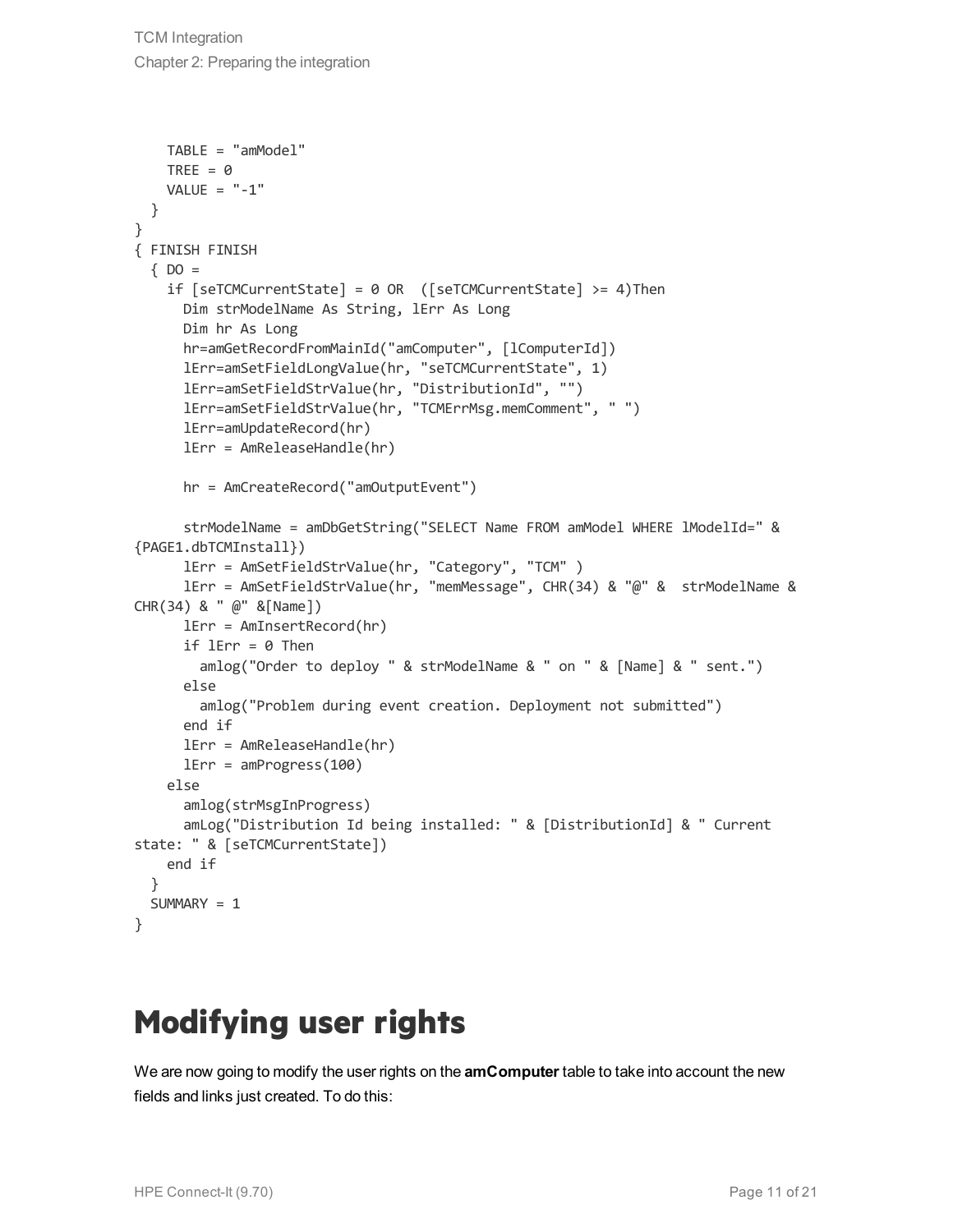- 1. Select the **Administration/ User rights** menu,
- 2. For each user right associated with a login connecting to the database in the context of the integration, you must specify the user rights for the fields and links created previously (**DistributionId**, **seTCMCurrentState** and **TCMErrMsg**). We recommend granting full rights (read, insert, and update) for these fields.

### <span id="page-11-0"></span>**Creating the parent model for the TCM Packages models**

Perform the following steps:

- 1. Select the **Portfolio/ Models** menu,
- 2. Create a new model with the information contained in the following table:

| Field        | Value                            |
|--------------|----------------------------------|
| Name         | <b>TCM Packages</b>              |
| Brand        | IBM                              |
| Barcode      | TCMPACKAGE                       |
| Nature       | Software installation (optional) |
| Sub-model of | Software installation (optional) |

**Note:** Connect-It will store the TCM packages on this model.

The database is now ready for integration.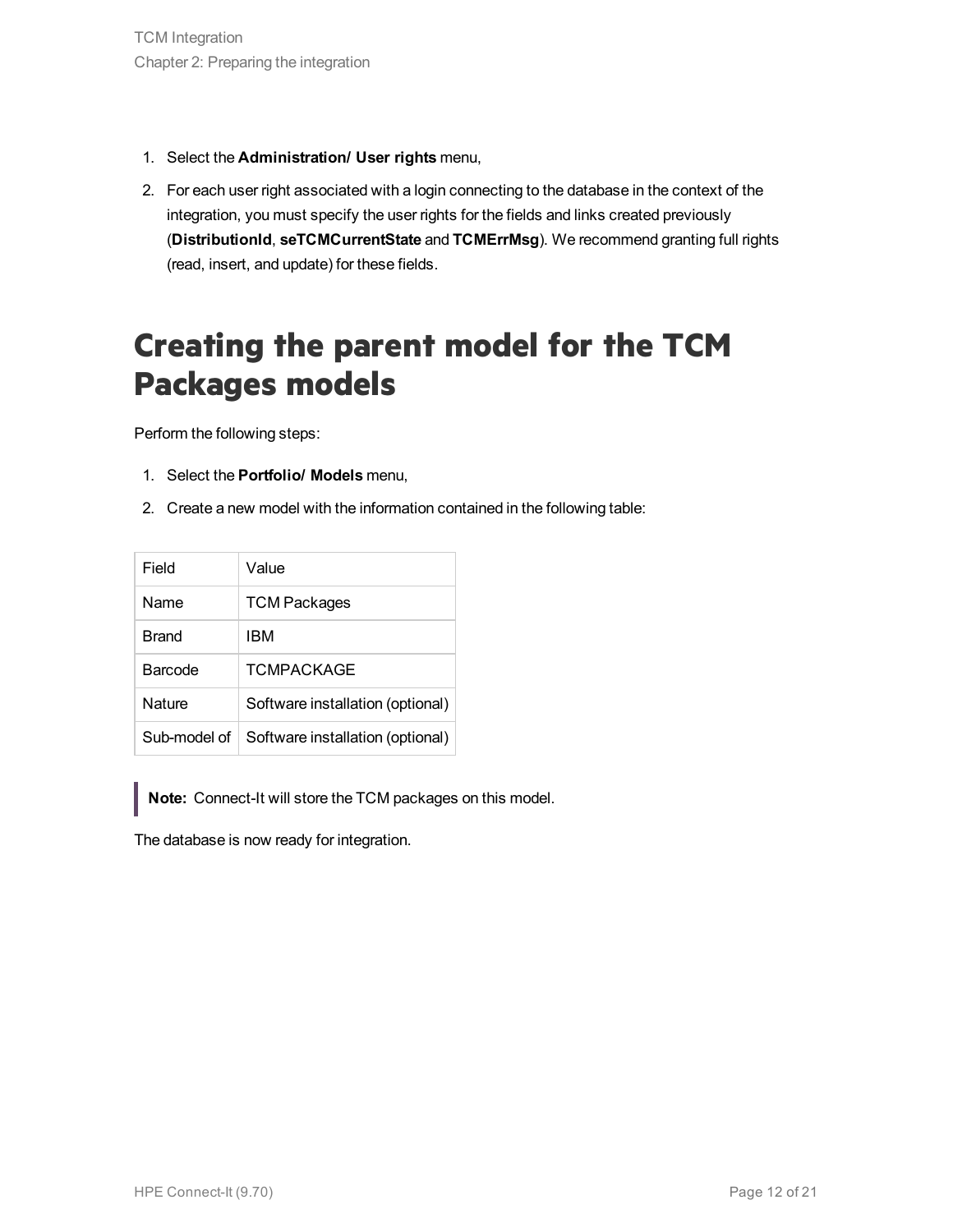# <span id="page-12-0"></span>Chapter 3: Integration test

The following scenarios are provided with Connect-It for the integration of Asset Manager with Tivoli Configuration Manager:

- **A standard inventory scenario, tcmac.scn, available in one of the following directories:** 
	- <sup>o</sup> **scenario\tivoli\tcm\tcm42ac41**, for integration with Asset Manager 4.1.x or 4.2.x.
	- <sup>o</sup> **scenario\tivoli\tcm\tcm42ac43**, for integration with Asset Manager 4.3.x.
- software distribution scenarios for integration with Asset Manager 4.3.x, located in the **scenario\tivoli\tcm\_sd\tcmsd42ac43** directory

The following is a brief description of the different scenarios:

- **tcmac.scn**: This scenario imports inventory and software installation data.
- **di\_tcmsdac.scn**: When a software installation request is made in Asset Manager, an event is saved in the Output Events table in Asset Manager. This scenario reads these events and executes the TCM software installation command.
- <sup>l</sup> **sp\_tcmsdac.scn**: This scenario imports the software packages defined in Tivoli Configuration Manager.
- **· up\_tcmsdac.scn**: This scenario propagates the information concerning the status of software installations in progress to Asset Manager.

**Note:** Before testing the integration, make sure all the steps in the previous chapter have been properly carried out.

This chapter includes:

|--|--|--|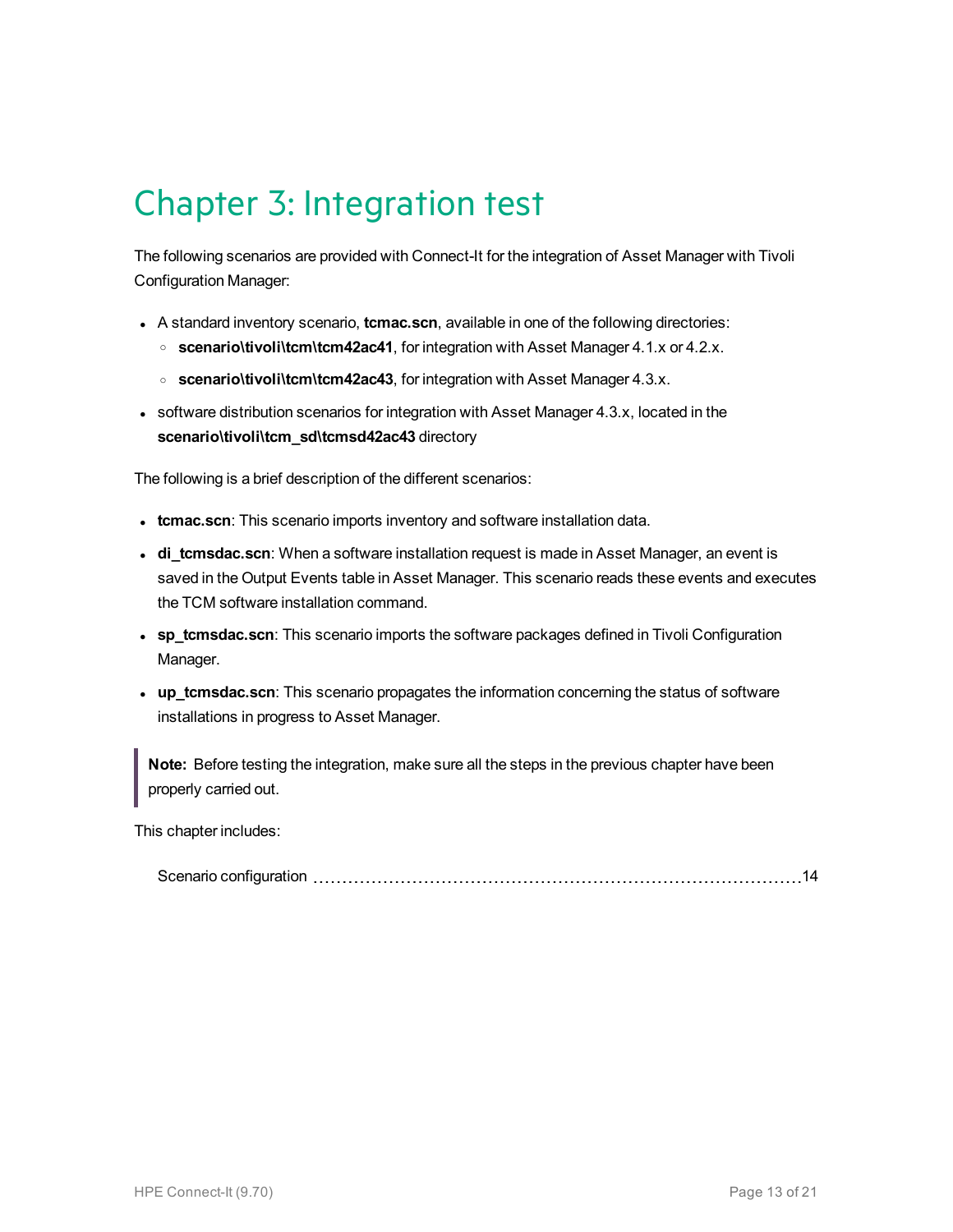### <span id="page-13-1"></span><span id="page-13-0"></span>**Scenario configuration**

### **Distribution scenario (di\_tcmac.scn)**

#### **Caution:**

- This scenario must be executed on a TRM server.
- This scenario must be executed on a computer on which Asset Manager is "visible": Database layer installed, Asset Manager installed locally and configured to connect to the database.

Load the **di\_tcmac.scn** scenario located in the following sub-folder of the Connect-It installation folder:

```
scenario\tivoli\tcm sd\tcmsd42ac43
```
Execute the following steps:

- 1. Right-click the **Asset Manager** connector.
- 2. Select **Configurer le connecteur**. Connect-It start the connector configuration wizard.
- 3. Click **Next** and configure the connection to the Asset Manager database; Populate the **Connection**, **Login** and **Password** fields.
- 4. Click **Finish**.

If you are running Connect-It on Linux, you must update the shell script provided with Connect-It:

- 1. Click the mapping box, and then select the **Mappings** tab.
- 2. Select the mapping and double-click it to edit it.
- 3. Modify the mapping script of the **Name** sub-element of the **Command** element to set it to the following value:

```
scenario\tivoli\tcm sd\tcmsd42ac43\tcm.sh
```
#### **Inventory scenario (tcmac.scn)**

#### **Caution:**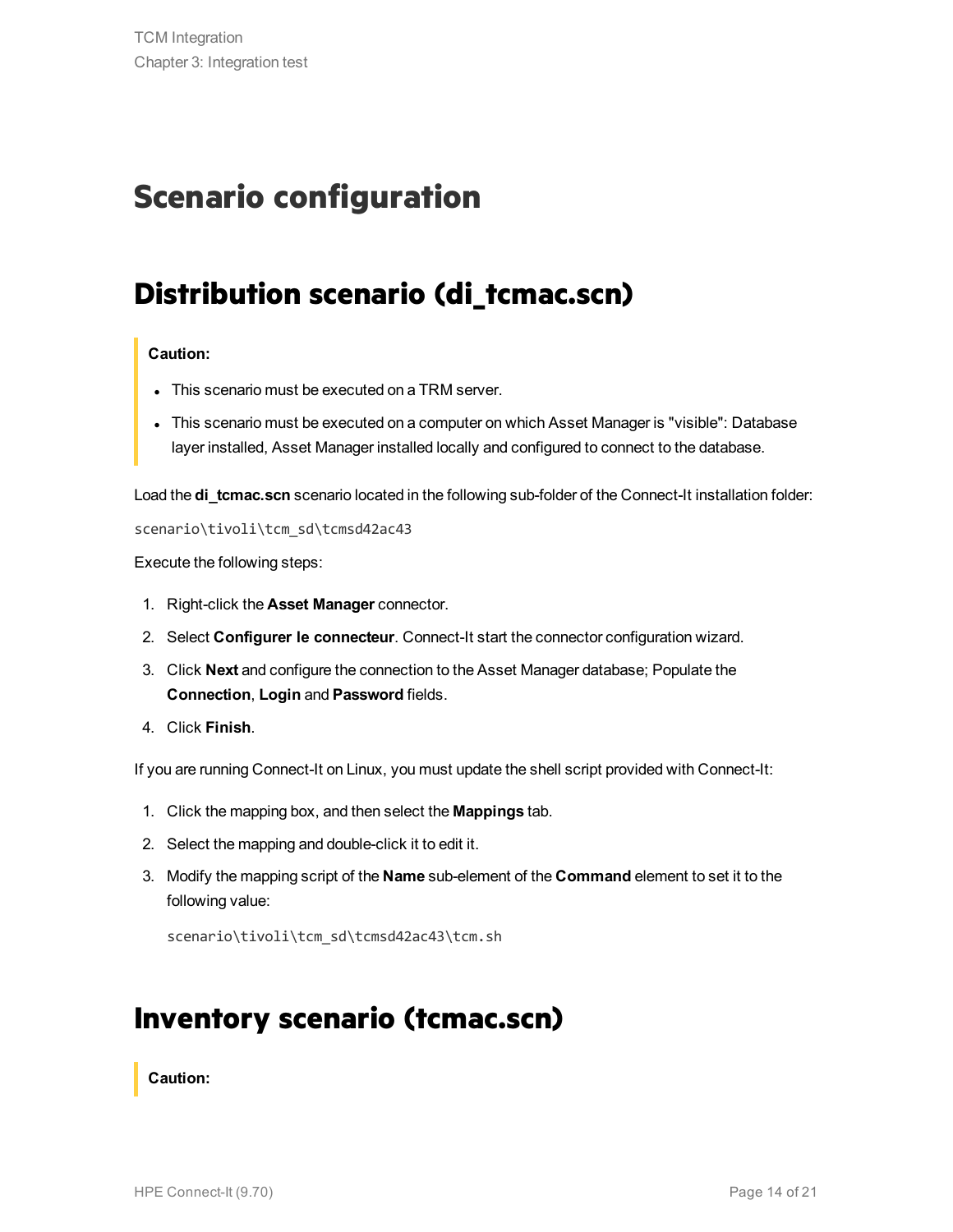- This scenario must be executed on a TRM server.
- This scenario must be executed on a computer on which Asset Manager is "visible": Database layer installed, Asset Manager installed locally and configured to connect to the database.

Load the **tcmac.scn** scenario located in the sub-directory corresponding to the version of Asset Manager you are using.

Execute the following steps:

- 1. Right-click the **Tivoli Configuration Manager** connector.
- 2. Select **Configurer le connecteur**. Connect-It start the connector configuration wizard.
- 3. Click **Next** twice and configure the connection to the Asset Manager database; Populate the **ODBC data source**, **Login** and **Password** fields.
- 4. Click **Tester** to test the connection.
- 5. Click **Finish**.

<span id="page-14-0"></span>**Note:** Configure the **Asset Manager** as for the distribution scenario.

#### **Software import scenario (sp\_tcmac.scn)**

#### **Caution:**

- This scenario must be executed on a TRM server.
- This scenario must be executed on a computer on which Asset Manager is "visible": Database layer installed, Asset Manager installed locally and configured to connect to the database.

Load the **sp\_tcmac.scn** scenario located in the following sub-folder of the Connect-It installation folder:

scenario\tivoli\tcm sd\tcmsd42ac43

<span id="page-14-1"></span>Configure the **Asset Manager** and **Tivoli Configuration Manager** connectors as for the inventory scenario.

### **Update scenario (up\_tcmac.scn)**

#### **Caution:**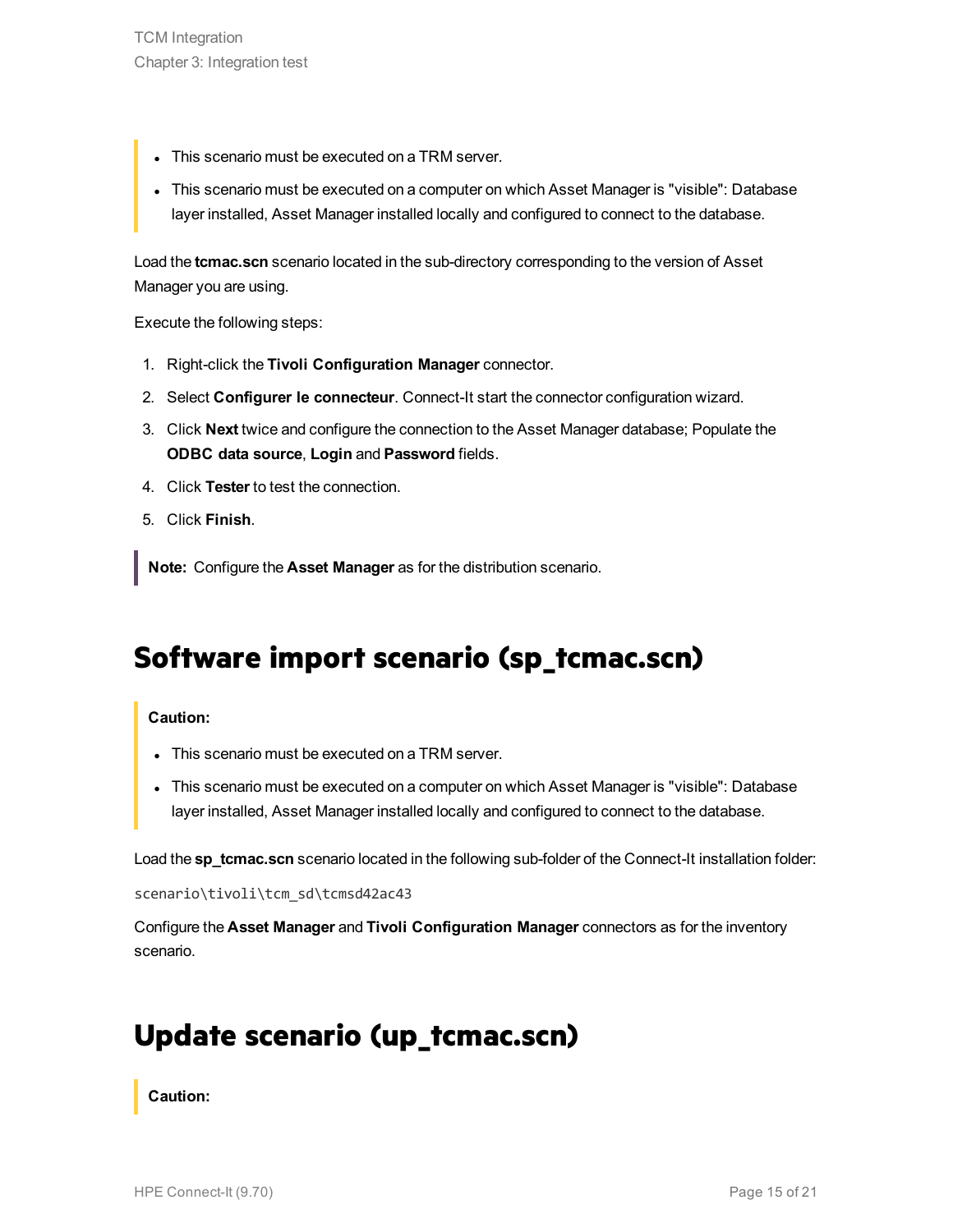- This scenario recovers the data from the DIST\_STATE table located the MDist2 server.
- This scenario must be executed on a computer on which Asset Manager is "visible": Database layer installed, Asset Manager installed locally and configured to connect to the database.

Load the **up\_tcmac.scn** scenario located in the following sub-folder of the Connect-It installation folder:

#### scenario\tivoli\tcm\_sd\tcmsd42ac43

Configure the **Asset Manager** and **Tivoli Configuration Manager** connectors as for the inventory scenario.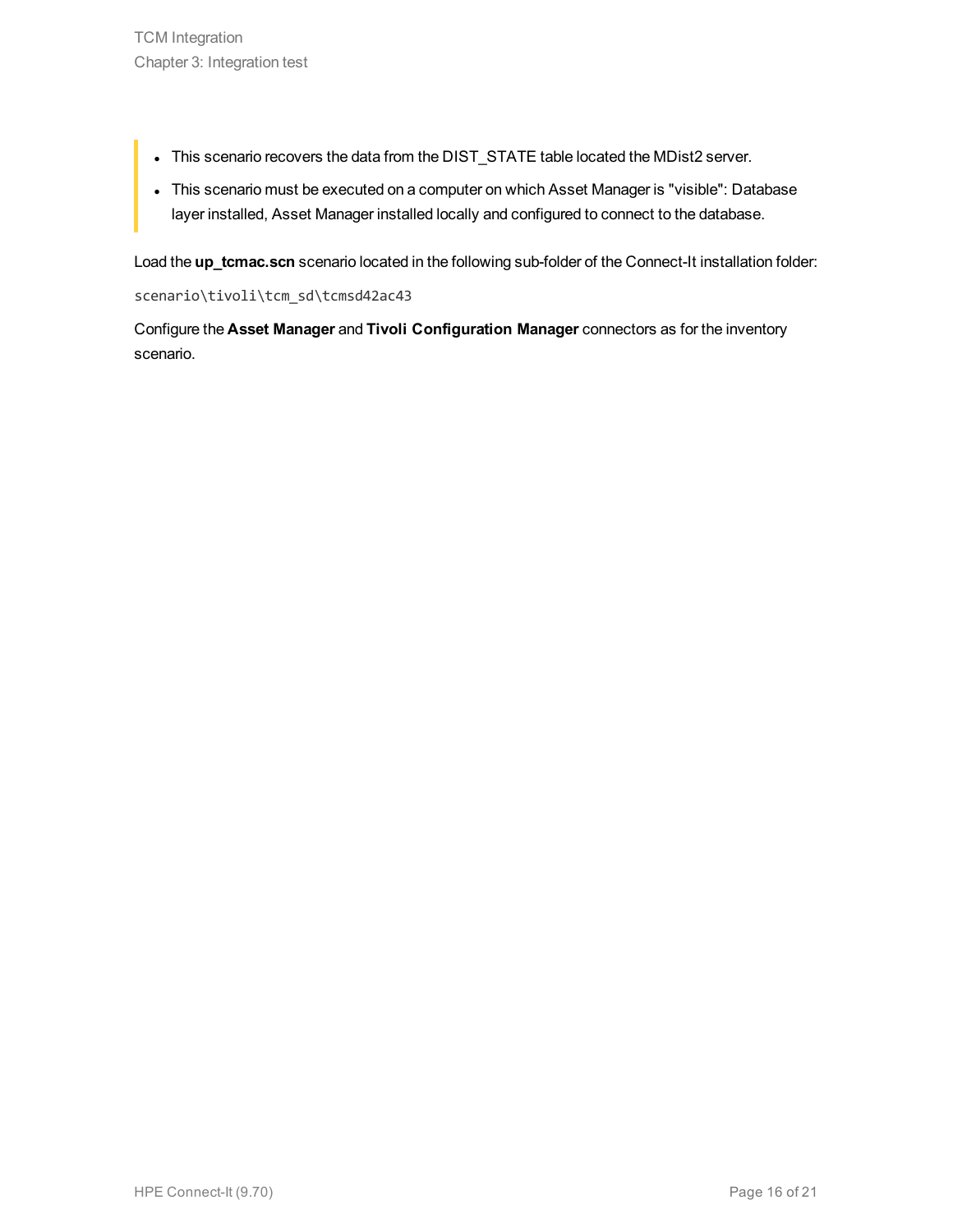# <span id="page-16-0"></span>Chapter 4: Executing a scenario

This chapter provides information on the different scenarios that you can execute in the context of the integration of Asset Manager and Tivoli Configuration Manager.

This chapter includes:

#### <span id="page-16-1"></span>**Inventory scenario (tcmac.scn)**

- 1. Load the **tcmac.scn** scenario located in the sub-directory corresponding to the version of Asset Manager you are using.
- 2. Start production by clicking  $\blacktriangleright$ .

**Note:** Only the inventory information is processed by this scenario.

3. If no errors occur, the Asset Manager database is populated with the information on the computers. The following table details the tables (and the fields and links) impacted by executing this scenario.

| <b>Application concerned</b>        | Table, Field or Link concerned | Read | Write |
|-------------------------------------|--------------------------------|------|-------|
| Asset Manager                       |                                |      |       |
|                                     | amComputer.Name                |      | X     |
|                                     | amModel.Name                   |      | X     |
|                                     | amModel.Nature.Code            |      | X     |
|                                     | amModel.Parent.BarCode         |      | X     |
| <b>Tivoli Configuration Manager</b> |                                |      |       |
|                                     | COMPUTER/TME OBJECT ID         | X    |       |
|                                     | COMPUTER/TME OBJECT LABEL      | X    |       |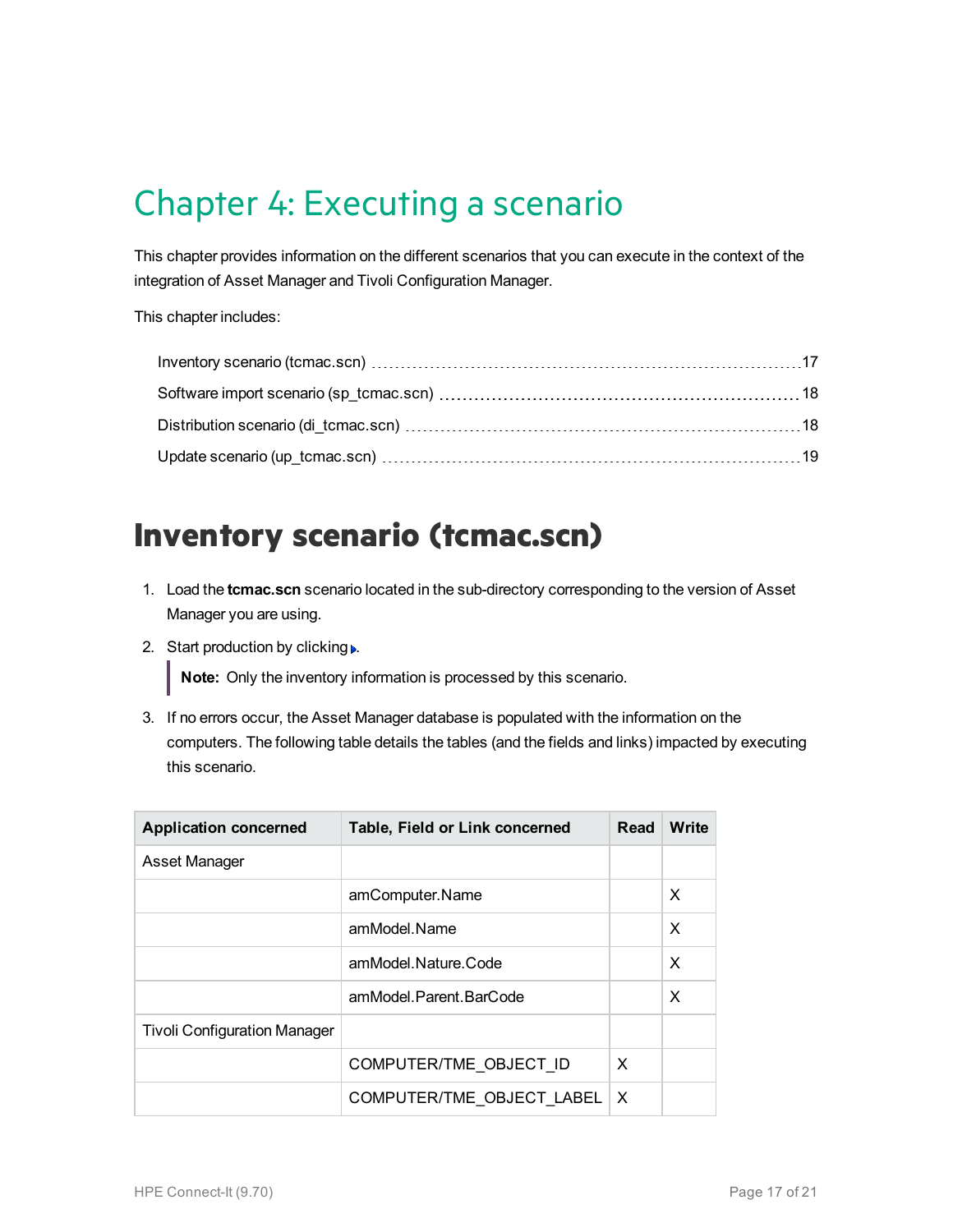### <span id="page-17-0"></span>**Software import scenario (sp\_tcmac.scn)**

1. Load the scenario **sp\_tcmac.scn** located in the following sub-folder of the Connect-It installation folder:

scenario\tivoli\tcm sd\tcmsd42ac43

- 2. Start production by clicking  $\blacktriangleright$ .
- 3. If no errors occur, the Asset Manager database is populated with the information on the software. The following table details the tables (and the fields and links) impacted by executing this scenario.

| <b>Application concerned</b>        | Table, Field or Link concerned | Read | Write |
|-------------------------------------|--------------------------------|------|-------|
| <b>Asset Manager</b>                |                                |      |       |
|                                     | amComputer.Name                |      | X     |
|                                     | amModel.Name                   |      | X     |
|                                     | amModel.Nature.Code            |      | X     |
|                                     | amModel.Parent.BarCode         |      | X     |
| <b>Tivoli Configuration Manager</b> |                                |      |       |
|                                     | SD PACKAGES/SWARE NAME         | X    |       |
|                                     | SD PACKAGES/SWARE VERS         | X    |       |

### <span id="page-17-1"></span>**Distribution scenario (di\_tcmac.scn)**

1. Load the scenario **di\_tcmac.scn** located in the following sub-folder of the Connect-It installation folder:

scenario\tivoli\tcm sd\tcmsd42ac43

- 2. Start production by clicking  $\blacktriangleright$ .
- 3. If no errors occur, the software installation request is sent to Tivoli Configuration Manager. The following table details the tables (and the fields and links) impacted by executing this scenario.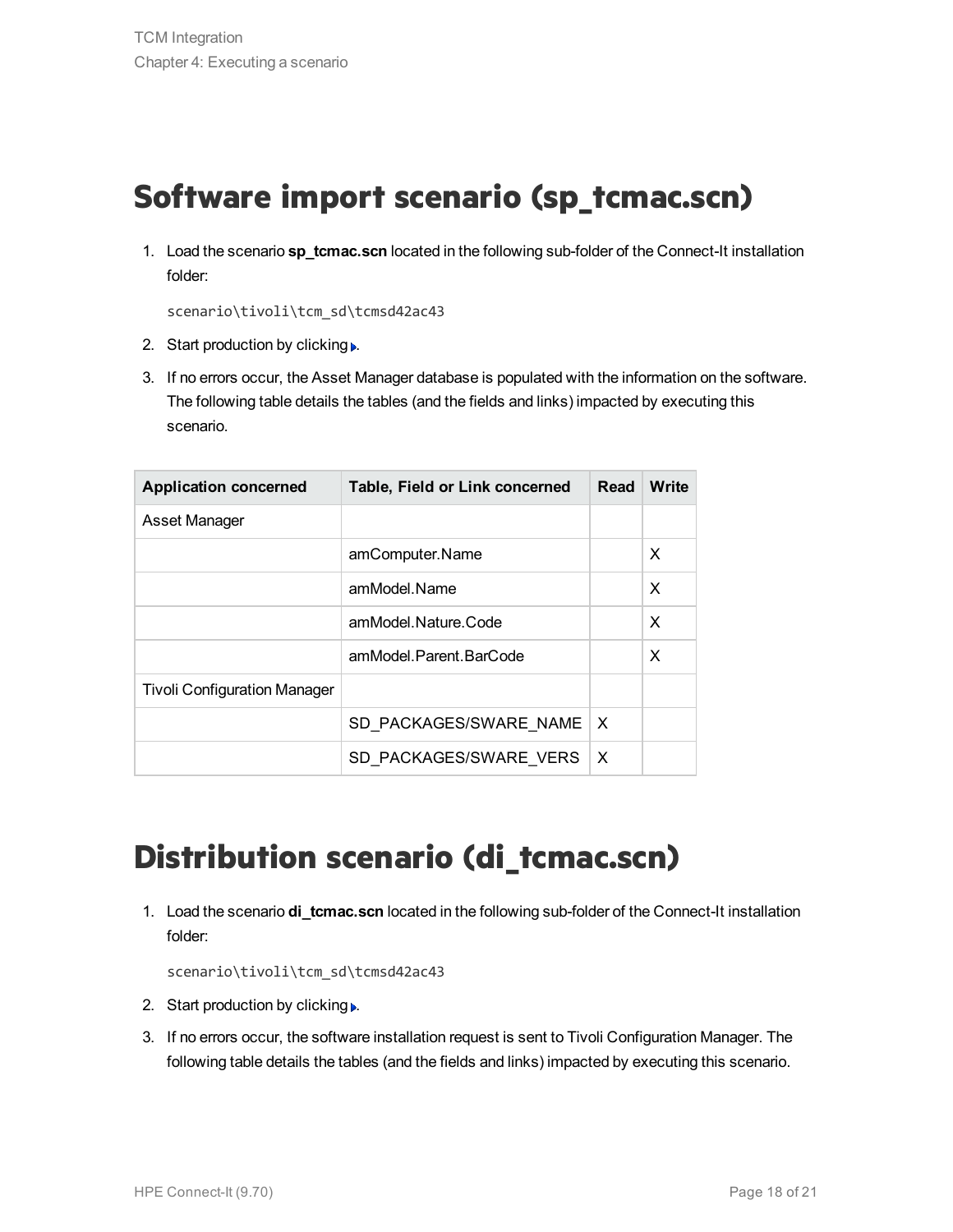| <b>Application concerned</b> | Table, Field or Link concerned | Read     | Write |
|------------------------------|--------------------------------|----------|-------|
| <b>Asset Manager</b>         |                                |          |       |
|                              | amOutputEvent.memMessage       | $\times$ |       |
|                              | amComputer.DistributionId      |          | X     |
|                              | amComputer.Name                | X        |       |
|                              | amComputer.seTCMCurrentState   |          | х     |

The following diagram details of the workflow of the process:



Connect-It executes the following command:

winstsp -u y @Softpackage @Endpoint

with the following values for the parameters:

- **Softpackage**: amOutputEvent.memMessage
- <sup>l</sup> **Endpoint**: amComputer.Name

**Note:** The **-u y** option is used. The package is installed in reversible mode. Thus, if ever a problem is encountered, the installation can be cancelled.

### <span id="page-18-0"></span>**Update scenario (up\_tcmac.scn)**

1. Load the **up\_tcmac.scn** scenario located in the following sub-folder of the Connect-It installation folder:

scenario\tivoli\tcm sd\tcmsd42ac43

- 2. Start production by clicking  $\blacktriangleright$ .
- 3. If no errors occur, the status of the software installation as shown in Tivoli Configuration Manager is propagated to Asset Manager. The following table details the tables (and fields and links) impacted by executing this scenario.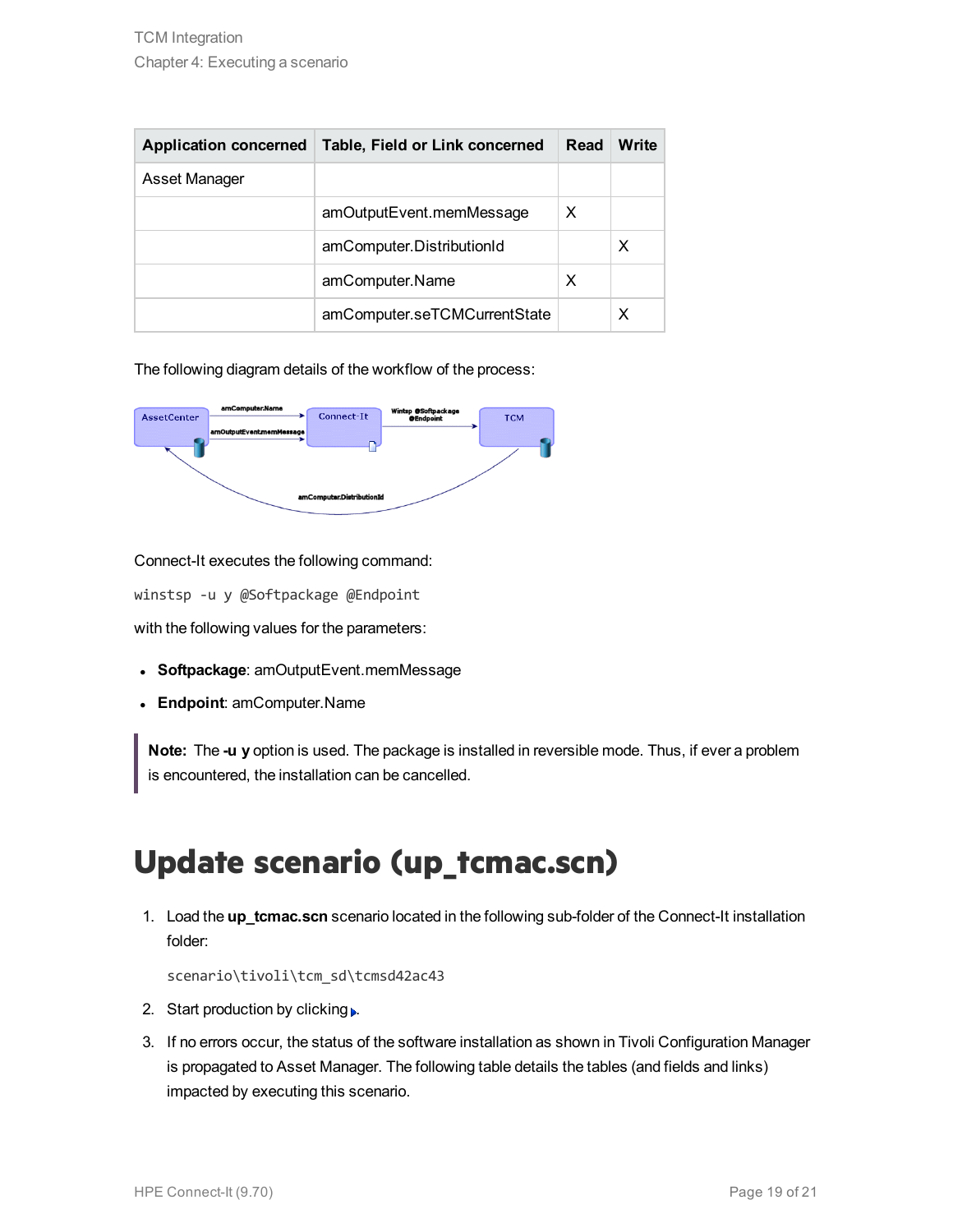| <b>Application concerned</b>        | Table, Field or Link concerned | Read                      | Write |
|-------------------------------------|--------------------------------|---------------------------|-------|
| <b>Tivoli Configuration Manager</b> |                                |                           |       |
|                                     | DIST STATE/COMPLET COUNT       | X                         |       |
|                                     | DIST STATE/WAITING COUNT       | $\boldsymbol{\mathsf{x}}$ |       |
|                                     | DIST STATE/FAILED COUNT        | $\times$                  |       |
| Asset Manager                       |                                |                           |       |
|                                     | amComputer.DistributionId      | $\boldsymbol{\mathsf{x}}$ |       |
|                                     | amComputer.Name                | X                         |       |
|                                     | amComputer.seTCMCurrentState   |                           | X     |

Possible values for the **amComputer.seTCMCurrentState** field:

| <b>Status</b>                                         | Meaning                                                                                                                                                            |
|-------------------------------------------------------|--------------------------------------------------------------------------------------------------------------------------------------------------------------------|
| No Distribution                                       | An Asset Manager has made a software-distribution request.                                                                                                         |
| Distribution request<br>performed in Asset<br>Manager | An Asset Manager user has made a software distribution request but the <b>di</b><br><b>temac.scn</b> scenario has not yet intercepted the request.                 |
| Distribution request<br>sent to TCM                   | The <b>di_tcmac.scn</b> scenario has intercepted the request sent by Asset<br>Manager and launch the command:<br>winstsp -u y @Softpackage @Endpoint               |
| Distribution pending                                  | The up_tcmac.scn scenario has intercepted the status sent by Tivoli<br>Configuration Manager and updated the value of DIST_STATE/WAITING_<br><b>COUNT to TRUE.</b> |
| Distribution<br>successful                            | The up_tcmac.scn scenario has intercepted the status sent by Tivoli<br>Configuration Manager and updated the value of DIST_STATE/COMPLET_<br><b>COUNT to TRUE.</b> |
| Distribution failed                                   | The up_tcmac.scn scenario has intercepted the status sent by Tivoli<br>Configuration Manager and updated the value of DIST_STATE/FAILED_<br><b>COUNT to TRUE.</b>  |